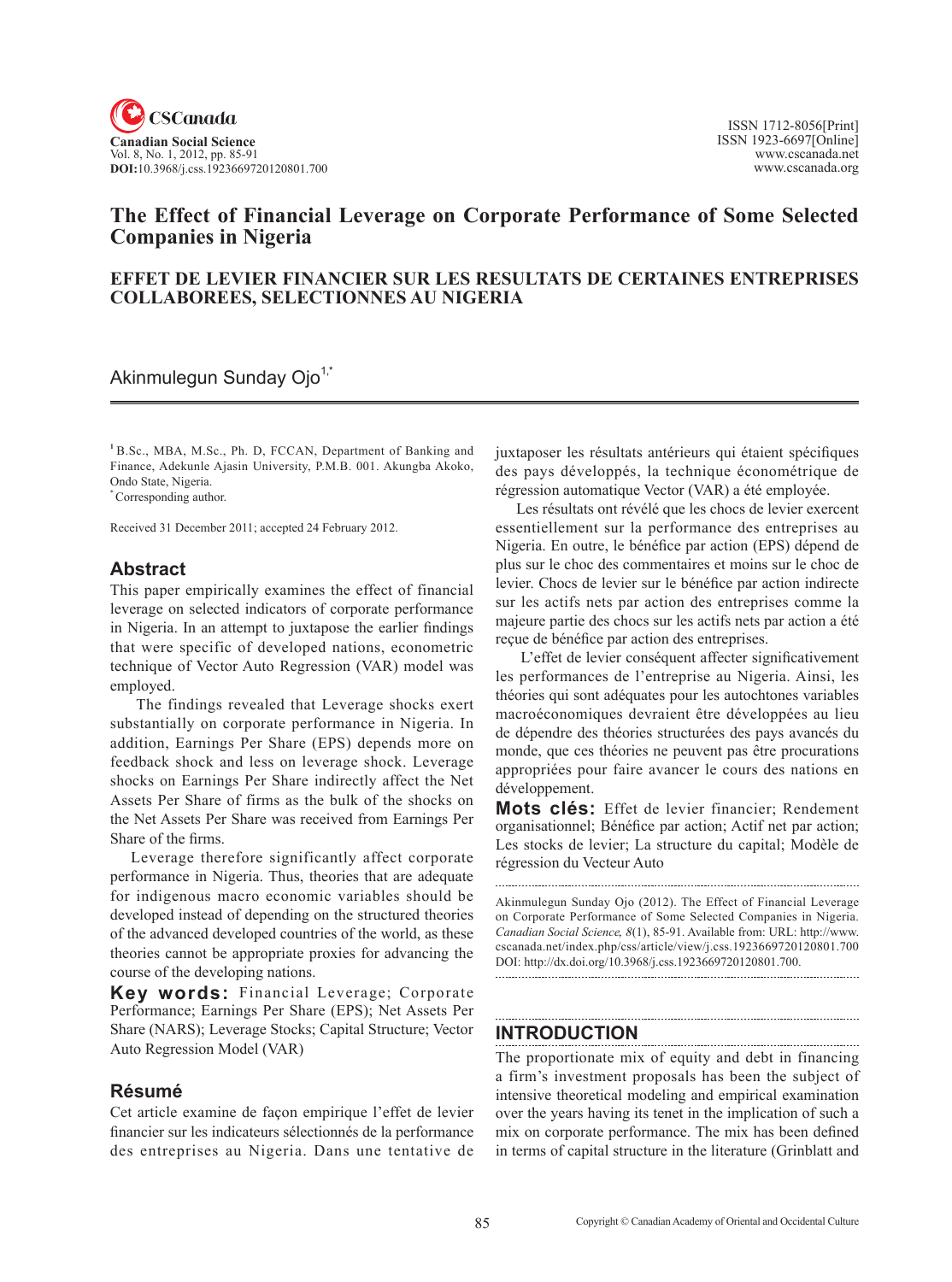Titman, 2003; Pandey, 2008). On one hand is the idea of categorizing capital structure in terms of the combination of the short- term and long- term funds available to the business (Horne, 2002). On the other hand, capital structure is seen as the mix of debt and equity. The capital structure decision reflects judgment and the assessment of a highly uncertain future management degree of risk aversion and may affect the firm's financial policy. Thus, the change in capital structure that is caused by an increase or decrease in the ratio of debt to equity is referred to as financial leverage. When a firm includes debt as a proportion of funds employed to finance its project, financial leverage is brought into being.

Among the various findings, there is need to substantiate the existing findings on what is the effect of the introduction of fixed- interest- bearing funds (debts) on the return to the firm's shareholders. This point forms the basis of this study and the focus will be to fill the existing gap due to the inconclusive nature of the argument on the impact of leverage on corporate performance of the firm.

# **OBJECTIVES OF THE STUDY**

The broad objective of the study is to examine the effect of financial leverage on the selected indicators of corporate performance in Nigeria. Other specific objectives are to:

Examine the impact of leverage on the earnings per share and net assets per share of corporate firms in Nigeria.

Decompose the variations in earnings per share and net assets per share into their components innovation.

The result of the study will either validate or refute the earlier claims on the impact of financial leverage on earnings capacity and of course, the performance potential of corporate firms.

## **LITERATURE REVIEW**

A casual review of the literature brings one quickly to the key question of whether the 'mix' in financing an investment of a firm really matters? When the ratio of debt to equity, or degree of leverage is varied, what happens to the total valuation of the firm and to its cost of capital? On the other hand, what happens to its earnings capacity? The former has been an issue of intensive argument over the years. With differing assumptions, the traditionalists and the Modigliani-Miller (M&M) were the major acclaimed contending parties on the matter. Equipped with 'arbitrage' syndrome, the M&M made a formidable attack on the traditionalists. They opined that the total investment value depends on its underlying profitability and risk and that it is independent of its financing mix. They further stressed that unless a company is able to do something for investors that they cannot do for themselves, value is not created. Hence, the Modigliani-Miller (MM) capital structure models are based on the central assumption that the levered and the unlevered firms belong to the same 'homogeneous risk-class'.

Literally, their argument seems to be strong; however, it failed to realize that the proportion of risk of an investment is influenced by the introduction of debt into its capital structure. No matter how arbitrage transactions are adopted, the final implication of debt as it affects individual perception of investment risk stands out. Thus, the inclusion of financial risk cannot be all that over emphasized. This rationally will have a feedback on the firm's earnings capacity and eventually the value of the firm.

Horne (2002), in furtherance of his support for the latter argument, opined that the possibility of bankruptcy usually is not a linear function of the debt-to-equity ratio, but it increases at an increasing rate beyond some threshold. According to him, the expected cost of bankruptcy increases are expected to have a corresponding negative effect on the value of the firm and its cost of capital.

Furthermore, Pandey (2008) opined that financial leverage causes variability in the returns of shareholders, thus, adds financial risk; consequently, beta (risk) of a levered firm's equity will increase as debt is introduced in the firm's capital structure.

In contrast to the above aforementioned opinions, there appears to be a common consensus among authors on the other side of the effect of financial leverage on the earnings available to a firm's shareholders. They were of the view that bond (debt) is a relatively lowrisk security and therefore the after-tax cost of debt is lower, and often substantially lower than equity financing (Haim and Marshall's, 1988). This reflects the fact that the bondholders' claim is limited to a fixed rate of interest and that the interest cost is deductible for tax purposes. In their opinion, there is no sharing of control (or ownership dilution) when debt is issued and the fact remains that debt is not permanent, which permits greater flexibility as the firm can adjust its financing programme to meet unexpected and unanticipitated changes.

The conclusion of Haim and Marshal implies that debt magnifies the earnings available to shareholders. However, this assertion will only be valid if the return on assets (ROA) is higher than the cost of debt. In this case, the more the debt, the higher the return on equity (ROE). The implication of this is that Earnings Per Share and of course, Net Assets Per Share will fall if the company obtains debt at a cost higher than the rate of return on the company's assets.

This view was supported by Van Horne (2002). According to him, "the advantage of debt in a world of corporate taxes is that interest payments are deductible as an expense". He went further in comparison to say that this will not be the case with dividends or retained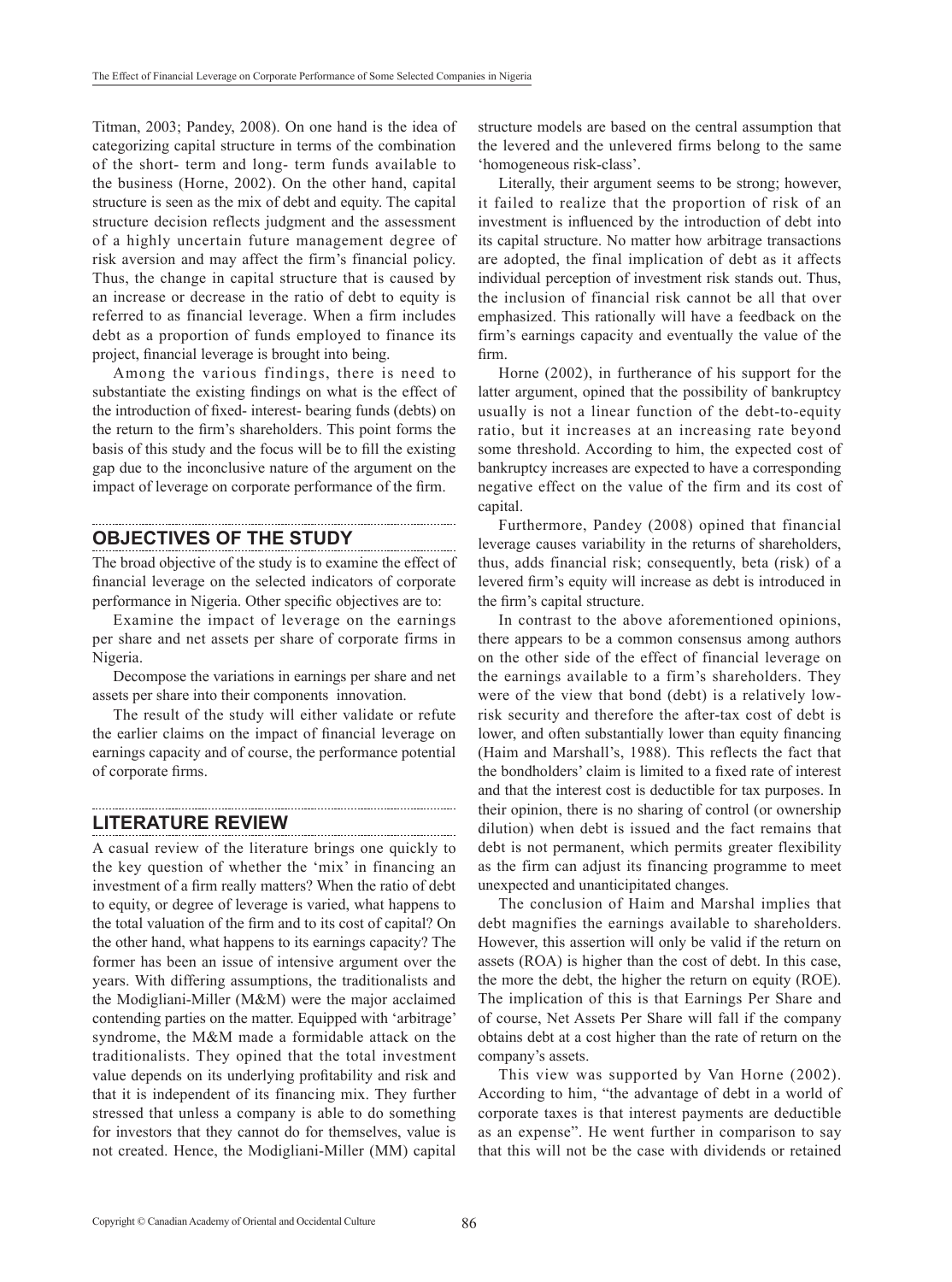earnings associated with stock which are not deductible by the corporation for tax purposes.

### **Theoretical Framework**

Mark and Sheridon (2006), opined that debt-equity choice of a firm conveys information to investors for two reasons: first, because of financial distress cost, managers will avoid increasing a firm's leverage ratio if they have information indicating that the firm could have future financial difficulties, to the extent that their firms may go bankrupt. On the average, managers of firms that do go bankrupt are subject to penalties. They are likely to be fired, to have their prerogative reduced and importantly, will suffer reputation loss which will harm their future earnings potential(Narayanan, 1987).

A debt issue can be viewed as a signal that managers are confident about the firm's ability to repay the debt. In this setting, firms desire higher debt levels when expected cash flows are higher because they can better utilize the tax benefits of debt (being tax deductible expense/ obligation). For any given debt level, according to Mark and Sheridon, the probability of incurring the cost of financial distress (or better put 'financial risk' element) is lower if expected cash flows are higher.

The second reason has to do with the reluctance of managers to issue what they believed are under priced shares. Hence, an equity issue might be viewed as a signal that the firm's shares are not under priced and therefore, maybe over price.

Furthermore, information content of the capital structure will affect managers differently based on their concern either in intrinsic value or in current share price. As managers with interest in intrinsic value would not be affected by such information.

Ross, Westerfield and Jordan (1998), retreated that the use of debt in a firm's capital structure is called financial leverage. The more debt a firm has (as a percentage of assets), the greater is its degree of financial leverage. To them, debt acts as a lever in the sense that using it can greatly magnify both gains and losses. Hence, financial leverage increases the potential reward to shareholders, but it also increases the potential for financial distress and business failures.

Nolan (2002), in his study of leverage changes of UK adopted what can be regarded as a behavioral approach to leverage behaviour using the framework of Stein (1989). He claimed to have used managerial utility function in his model. The comprehensive view of his model is outside the scope of this paper but the study will borrow the short run behavioral implication of the model. Implicit in his model is that a low debt (D) implies that the cost of short run behaviour is low, given as

$$
\int_{-\infty}^{\infty} \int_{D}^{D+rx} dG(u) dF(y)
$$

At the low debt (D), he opined that the extra

probability of going bankrupt is low also. As the debt level rises, the loss from choosing X (i.e. taking quantity X of earnings from the second period and shifting them to the first period) should also rise. Higher debt levels should have higher expected penalties for short-run behaviour. In contrast, as D rises, it is possible that X will lower the extra probability of going bankrupt when X is chosen, thus, rising D could cause the extra bankruptcy risk to fall, then rise again.

According to Pandey (2008), the variance and covariance and therefore *beta* depend on three fundamental factors: the nature of business, the operating leverage and the financial leverage. As suggested by their names, operating leverage and financial leverage are analogous concepts. In his words, operating leverage is the use of fixed costs, the degree of which is defined as the change in a company's earnings before interest and tax due to change in sales.

Going by his words on the other hand, financial leverage is seen as the existence of debt in a firm's capital structure. Hence, a levered firm is the one that has debt in its capital structure.

Furthermore, the capital structure of a firm can take the form of 0% debt, 100%equity; or 100% debt, 0% equity; or  $X\%$  debt,  $Y\%$  equity. It is often said that the most feasible one in the real life situation is  $X\%$  debt and Y% equity. The degree of financial leverage is defined as the change in a company's profit after tax due to changes in its EBIT. It is therefore enough to note that financial leverage increases the firm's (financial) risk and hence, the equity *beta* of the firm.

# **METHODOLOGY**

This paper provides empirical evidences of the effect of leverage on some performance indicators of corporate firms using panel data between 1993 and 2005. The empirical exercise is to estimate the effect of leverage on the selected variables in a Vector Auto Regressive (VAR) and decompose the forecast error variance to analyze how a unit shock generate by leverage is transmitted to the variables in the system.

The VAR model is composed of two sets of variables, namely: the leverage (LEV), measured by the debt-equity ratio of the firms and corporate performance indicators represented by earnings per share (EPS) and the net assets per share (NAPS)

The following VAR model of order (p) were consider;

$$
Yt = \mu + \sum_{i=1}^{n} \emptyset i \, yt - t + \epsilon_{t}
$$

Where  $yt =$  $= a$  (n x 1) vector of endogenous variables,

 $= (\mu_1 \ldots, \mu_3)$ , is the (3 x 1) intercept vector of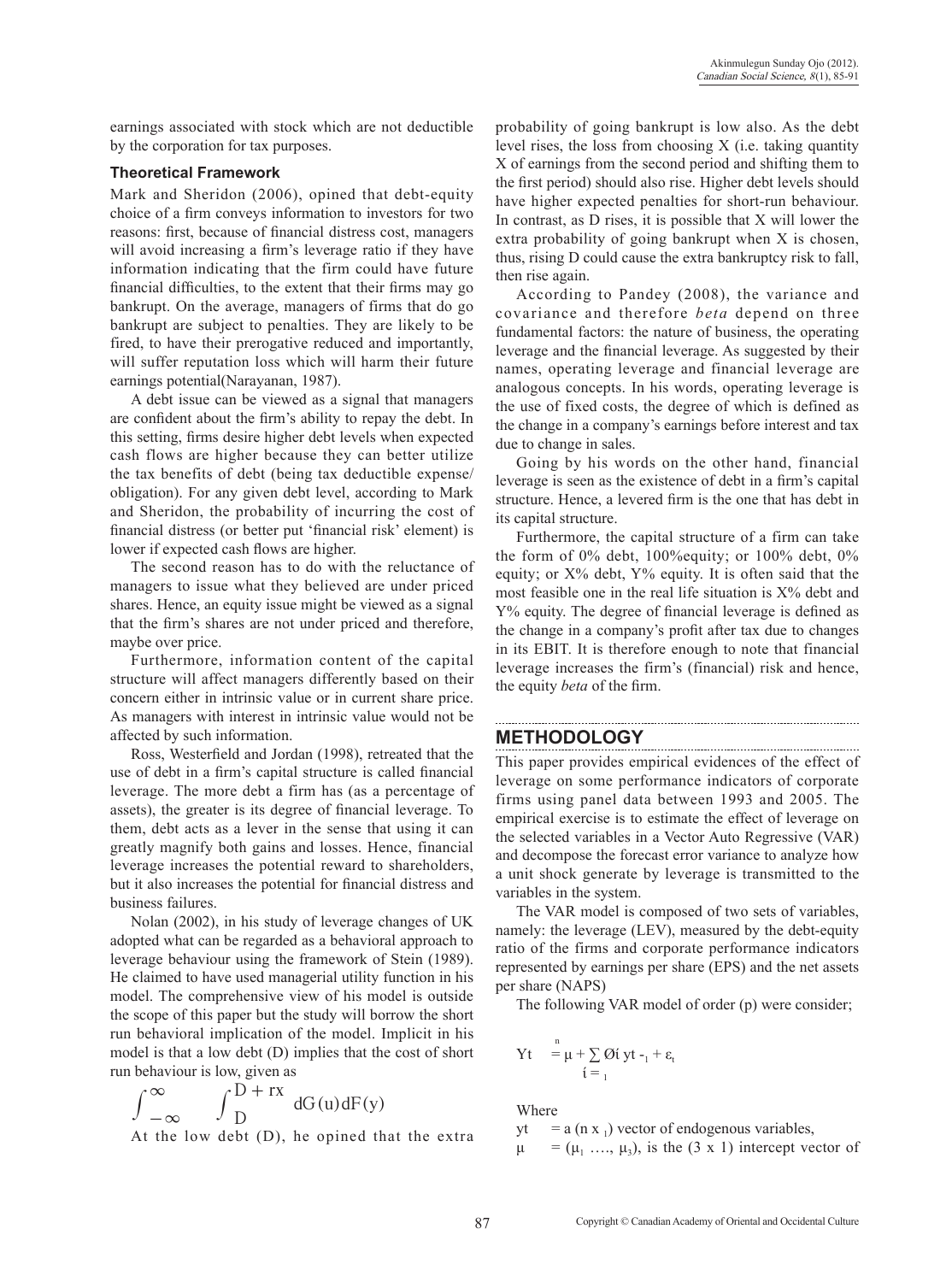VAR,

- $\varnothing$ ί = the (3 x 3) matrix of autoregressive coefficients for  $i = 1, 2, \ldots, p$ ,
- $\varepsilon_t$  = ( $\varepsilon$ <sup>t</sup><sub>t …</sub>……  $\varepsilon$ <sub>3t</sub>), the (3 x 1) generalization of a white noise process.

In order to analyze the system's response to a real leverage shock, the VAR system removes the assumption of white noise and it is transformed into its moving average representation as follows:

$$
yt = \mu + \sum_{i=0}^{\infty} y i \epsilon_{t-1}
$$

Where yi is the identify matrix,  $\mu$  is the mean of the process. The moving average (MA) representation is used to obtain the forecast error variance decomposition and the impulse-response function. The variance decomposition shows the proportion of the unanticipated change of a variable that is attributable to its own innovations and shocks to other variables in the system.

The estimate of VAR is necessary in this study to determine and trace the effect of one standard deviation shock coming from leverage on current and future performance of corporate firms. This analysis is called "*impulse response*". In addition, a different method of depicting the system dynamics is to decompose the variation in an endogenous variable into its component sources to the endogenous variables in the VAR. This process is called "*variance decomposition*". It gives information about the relative importance of each random innovation to the variables in the VAR.

This paper sources its data from a panel of selected corporate firms. 17 firms were randomly selected and studied for a period ranging from 1993 to 2005. The limit of this period arises from the fact that some of the firms were not incorporated earlier than the period under study (see the appendix). The observations were aggregated using the pooled panel aggregation method.

#### **Empirical Results**

A graphic relationship among the three variables using their correlation matrix is as shown in table 1

| <b>Table 1</b>            |  |
|---------------------------|--|
| <b>Correlation Matrix</b> |  |

|             | <b>LEV</b> | <b>EPS</b> | <b>NAPS</b> |
|-------------|------------|------------|-------------|
| LEV         | 1.0000     | $-0.4262$  | 0.6895      |
| <b>EPS</b>  | $-0.4262$  | 1.0000     | $-0.2490$   |
| <b>NAPS</b> | 0.6895     | $-0.2490$  | 1.0000      |

Source: Data Analysis.

Table 1 above shows that the relationship between

leverage and earnings per share is negative while it is positive with the net assets per share (NAPS). It is to be noted here that the correlation matrix in table 1 is a mere descriptive analysis of the relationship among the variables, it does not tell the nature and the direction of such relationship. Therefore, before a meaningful inference could be drawn from the result in table 1, there is the need to discuss the results of the VAR model.

The multivariate form of VAR estimate is presented in table 2 below:

| <b>Table 2</b>                         |  |
|----------------------------------------|--|
| <b>Vector Auto Regressive Estimate</b> |  |

|               | <b>LEV</b> | <b>EPS</b> | <b>NAPS</b> |
|---------------|------------|------------|-------------|
| LEV $(-1)$    | $-1.5049$  | 9.5756     | 1.5570      |
| LEV $(-2)$    | $-0.8813$  | 31.8579    | 1.3457      |
| $EPS(-1)$     | $-0.0145$  | 0.1932     | $-0.0136$   |
| EPS $(-2)$    | $-0.0073$  | 0.1815     | 0.0183      |
| $NAPS(-1)$    | $-0.0091$  | $-3.3485$  | 0.9311      |
| NAPS $(-2)$   | 0.2827     | $-3.6544$  | $-0.4405$   |
| $\mathcal{C}$ | 11.0485    | 354.27     | 20.1015     |
| $R^2$         | 0.94       | 0.82       | 0.74        |
| Adj. $R^2$    | 0.8472     | 0.5547     | 0.35        |
| F-stat.       | 1.4685     | 95.864     | 16.792      |

Source: Data Analysis.

The result in table 2 shows that there is a dynamic relationship among the variables. Although, individual coefficients in table 2 have no strong economic meaning, a comparison between the  $R^2$  and the adjusted  $R^2$  really shows the nature of the relationship. The negative impact of leverage is well pronounced in the result. It shows that there is a casual relationship between leverage and corporate performance. The causality is bi-directional. This implies that, even though leverage effect affect the performance of firms, a feedback arises within the firms as their poor performance may also cause them to incure more debt**.** 

#### **Impulse Response**

Impulse response analysis of the VAR traces the effect of a one standard deviation shock to one of the innovations on current and future values of the endogenous variables. The impulse response table is presented in table 3 below. It covers a forecast period of ten years. It is used to predict the behaviour of the corporate performance (EPS and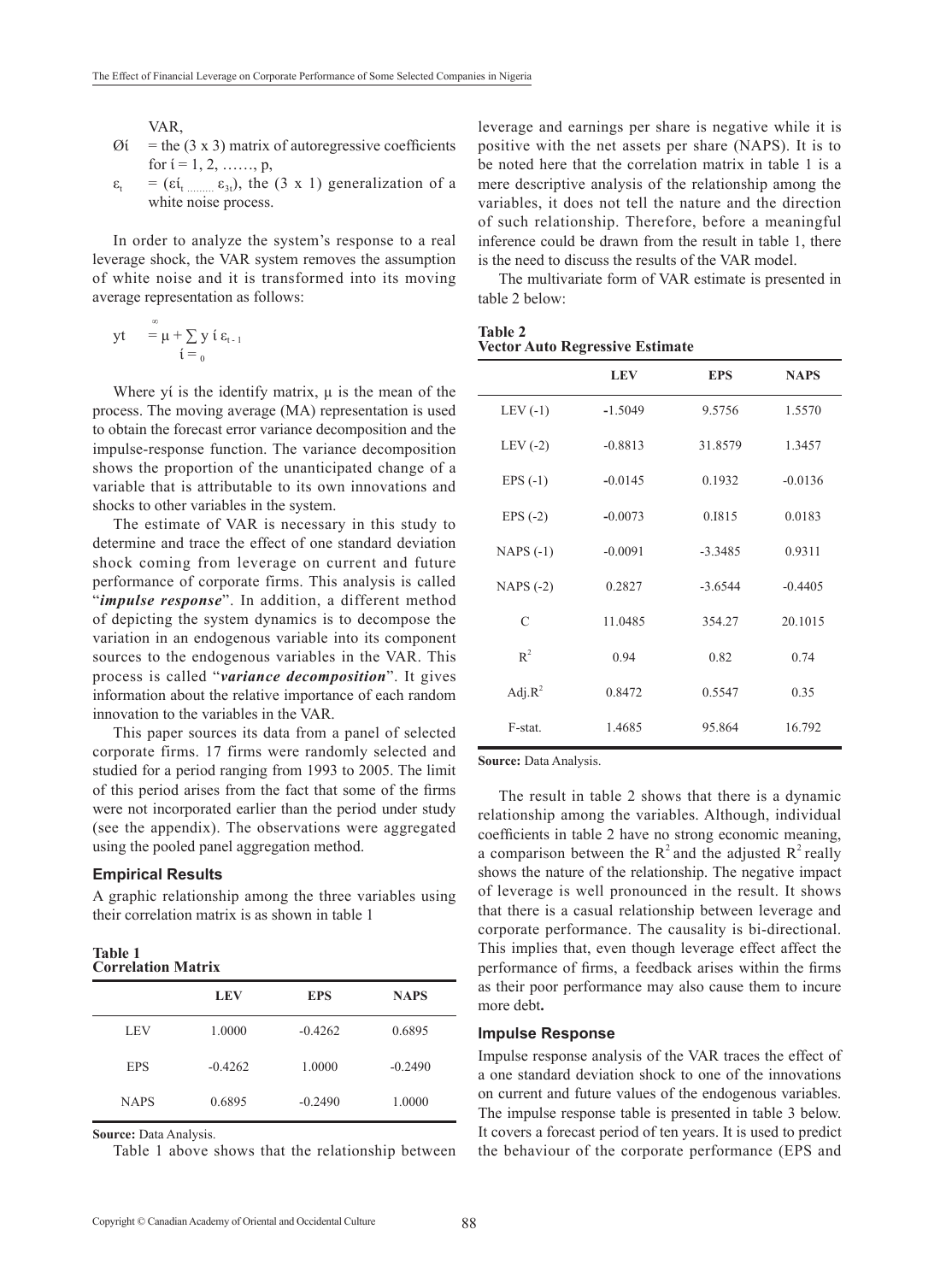NAPS) to a standard deviation shock on leverage. The impulse response graph is presented in Appendix 2.

The impulse response of corporate performance indicators (EPS and NAPS) to a standard deviation shock in leverage is interpreted as follows; the response of EPS to a shock in leverage produces an unstable effect. It shows a positive effect within the first three periods rising to a peak of about 60%. It shows a sharp swing between the third and fourth period falling to negative trough of about 12%. Thereafter, it produces a relatively stable effect, moving smoothly from positive to negative oscillation.

However, the response of NAPS of the firms to a standard deviation shock in leverage generates a worsening effect. A visual observation of the impulse response graph shows that the response of NAPS to leverage effect during the ten-year period is negative. The effect reduces over the ten years but never die out (do not zero off). Unlike the EPS, where oscillations were recorded, the leverage effect on the NAPS of the corporate firms is a non-oscillatory converging time path.

#### **Table 3 Impulse Response**

| <b>Response of LEV</b> |             |             |             |  |
|------------------------|-------------|-------------|-------------|--|
| Period                 | <b>LEV</b>  | <b>EPS</b>  | <b>NAPS</b> |  |
| 1                      | 0.885584    | 0.000000    | 0.000000    |  |
|                        | (0.18881)   | (0.00000)   | (0.00000)   |  |
| $\overline{2}$         | $-1.551827$ | $-0.726036$ | $-0.019580$ |  |
|                        | (0.43387)   | (0.275220)  | (0.10627)   |  |
| 3                      | $-0.747873$ | $-1.970058$ | 0.719161    |  |
|                        | (0.76072)   | (0.69049)   | (0.30488)   |  |
| $\overline{4}$         | 0.099333    | 0.167005    | $-0.225612$ |  |
|                        | (0.58922)   | (0.67458)   | (0.26493)   |  |
| 5                      | $-0.532489$ | $-0.580853$ | 0.215158    |  |
|                        | (0.61677)   | (0.67317)   | (0.24098)   |  |
| 6                      | $-0.498460$ | $-0.664972$ | 0.147404    |  |
|                        | (0.65189)   | (0.67967)   | (0.24572)   |  |
| $\overline{7}$         | 0.249119    | $-0.063336$ | 0.040437    |  |
|                        | (0.50735)   | (0.66985)   | (0.24615)   |  |
| 8                      | $-0.363908$ | $-0.060679$ | $-0.049197$ |  |
|                        | (0.42108)   | (0.50934)   | (0.21407)   |  |
| 9                      | $-0.140133$ | $-0.474890$ | 0.194142    |  |
|                        | (0.48715)   | (0.55646)   | (0.21523)   |  |
| 10                     | 0.061927    | 0.123318    | $-0.088886$ |  |
|                        | (0.39291)   | (0.52004)   | (0.21439)   |  |

**Source**: Data Analysis

| <b>Response of LEV</b> |             |             |             |
|------------------------|-------------|-------------|-------------|
| Period                 | <b>LEV</b>  | <b>EPS</b>  | <b>NAPS</b> |
| 1                      | 18.85746    | 54.64601    | 0.000000    |
|                        | (16.9598)   | (11.6506)   | (0.00000)   |
| $\overline{2}$         | 32.61521    | 36.61565    | $-7.147961$ |
|                        | (17.4994)   | (16.9143)   | (7.09687)   |
| 3                      | 60.76517    | 65.23370    | $-16.02545$ |
|                        | (27.8530)   | (22.9705)   | (5.94075)   |
| $\overline{4}$         | $-12.54020$ | 21.99419    | $-8.667981$ |
|                        | (23.7731)   | (29.5088)   | (10.3782)   |
| 5                      | 10.20656    | $-11.16403$ | 8.526397    |
|                        | (21.8413)   | (32.4460)   | (9.19262)   |
| 6                      | 20.19898    | 34.03782    | $-13.31614$ |
|                        | (24.5177)   | (27.8390)   | (8.53694)   |
| 7                      | -3.889887   | 0.829903    | 2.117335    |
|                        | (19.3441)   | (24.1607)   | (7.57401)   |
| 8                      | $-0.023197$ | $-1.274492$ | $-0.033100$ |
|                        | (14.3505)   | (21.6517)   | (6.66560)   |
| 9                      | 13.55034    | 11.54639    | $-2.534198$ |
|                        | (15.5222)   | (16.7412)   | (5.73709)   |
| 10                     | $-5.338657$ | 4.417523    | $-2.321679$ |
|                        | (14.5035)   | (18.3397)   | (6.71465)   |

Response of EPS

| <b>Response of LEV</b> |             |             |             |
|------------------------|-------------|-------------|-------------|
| Period                 | LEV         | <b>EPS</b>  | <b>NAPS</b> |
| 1                      | $-6.119190$ | -7.780683   | 2.134629    |
|                        | (2.76040)   | (1.77933)   | (0.45510)   |
| $\overline{2}$         | -4.575999   | -7.989936   | 1.987616    |
|                        | (3.33839)   | (3.16655)   | (1.28598)   |
| 3                      | $-2.888249$ | $-4.639383$ | 0.977190    |
|                        | (2.98579)   | (3.36322)   | (0.86444)   |
| $\overline{4}$         | $-4.156520$ | $-5.062176$ | 1.215023    |
|                        | (3.29761)   | (3.72500)   | (0.84663)   |
| 5                      | $-2.164430$ | $-4.164458$ | 1.141676    |
|                        | (3.20160)   | (4.22750)   | (0.92003)   |
| 6                      | $-1.248509$ | $-1.771476$ | 0.283938    |
|                        | (2.57085)   | (3.94848)   | (0.96722)   |
| $\overline{7}$         | $-1.789868$ | $-2.300447$ | 0.618299    |
|                        | (2.48994)   | (3.36954)   | (0.70668)   |
| 8                      | $-0.976045$ | $-1.742262$ | 0.438936    |
|                        | (2.50986)   | (3.38006)   | (0.83340)   |
| 9                      | $-0.422586$ | $-0.755814$ | 0.153368    |
|                        | (1.83138)   | (2.89205)   | (0.70556)   |
| 10                     | $-0.856530$ | $-0.938002$ | 0.219440    |
|                        | (1.58217)   | (2.16454)   | (0.49884)   |

Ordering: LEV EPS NAPS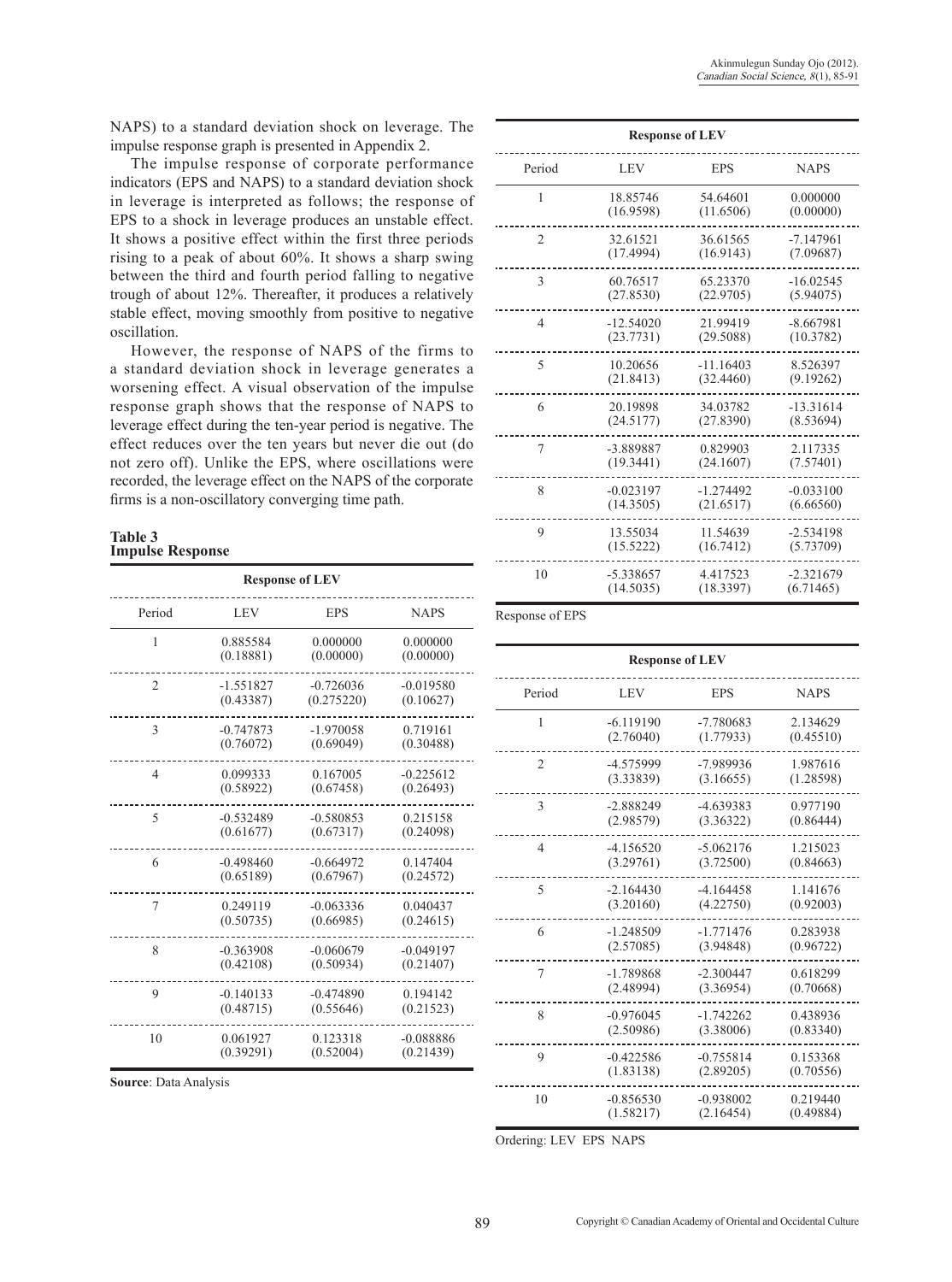#### **Variance Decomposition**

The variance decomposition measures the proportion of forecast error variance in one variable explained by innovation in itself and the other variables. It gives information about the relative importance of each random innovation to the variables in the VAR. Thus, it decomposes the variation in leverage of firms into the component shocks to earnings per share (EPS) and net assets per share (NAPS) of firms. Table 4 presents a random sample of the ten (10) year period variance decomposition results.

**Table 4 Variance Decomposition (Sampled)**

|              | <b>LEV</b> | <b>EPS</b> | <b>NAPS</b> |
|--------------|------------|------------|-------------|
| <b>EPS</b>   |            |            |             |
| 1/period     | 10.64      | 89.35      | 0.000       |
| $4$ /period  | 35.79      | 61.59      | 2.602       |
| 8/period     | 34.53      | 61.67      | 3.79        |
| $10$ /period | 35.00      | 61.20      | 3.78        |
| <b>NAPS</b>  |            |            |             |
| 1/period     | 36.52      | 59.04      | 4.44        |
| $4$ /period  | 31.52      | 64.37      | 4.10        |
| 8/period     | 30.69      | 65.12      | 4.19        |
| $10$ /period | 30.73      | 65.08      | 4.18        |

**Source:** Data Analysis.

### **Earnings Per Share (EPS)**

The variance decomposition suggests that shocks to leverage as evidenced in table 4, explained about 11 percent of the shocks to corporate performance measured by earnings per share (EPS) in the  $1<sup>st</sup>$  period; increasing in effects to about 36 percent in  $4<sup>th</sup>$  period, it remains relatively stable at 35 percent up to the  $10<sup>th</sup>$  period. The contribution of net assets per share (NAPS) to earnings per share shocks was absolutely zero in the  $1<sup>st</sup>$  period, about 4 percent in the  $8<sup>th</sup>$  and  $10<sup>th</sup>$  periods. The greater contribution to the shock in earnings per share (EPS) was a feedback shock; about 89 percent in the  $1<sup>st</sup>$  period, declining to about 61 percent in the  $10<sup>th</sup>$  period.

### **Net Assets Per Share (NAPS)**

Leverage shock had a greater impact on corporate performance measured by the Net Assets Per Share (NAPS). Initially, leverage shocks contribute about 37 percent to the deviation in NAPS but declined to about 31 percent in the  $4<sup>th</sup>$ ,  $8<sup>th</sup>$ , and  $10<sup>th</sup>$  periods respectively. On the other hand, the effect of feedback shock on NAPS of firms was 4 percent in the first period and remains stable all through the  $10<sup>th</sup>$  period. The contribution of EPS shock

on the changes in the net assets per share (NAPS) was much. Initially it was about 59 percent, rising gradually to about 64 percent in the  $4<sup>th</sup>$  period and 65 percent in the  $8<sup>th</sup>$ and  $10<sup>th</sup>$  period.

### **CONCLUSION**

The econometric findings presented in this study demonstrate that leverage shocks (debt/ equity ratio) have substantial effect on corporate performance especially when the net assets per share (NAPS) is used as an indicator of corporate performance in Nigeria over the period covered by the study. Earnings per share depend on feedback shock and less on leverage shock. Also, the finding revealed that the leverage shock on earnings per share indirectly affect the net assets per share of firms as the bulk of the shocks on the net assets per share was received from earnings per share of the firms.

Deduced from the findings is the fact that indigenous works have not been thoroughly carried out on the this subject matter. The paucity of such home based studies is attended to by 'mix- effect' of leverage on corporate performance. Most existing theories were typical of the advanced civilized societies that failed to address the peculiar nature of developing nations like Nigeria. Such theories on USA and UK, include; Bernanke *et al* (1990), Hall and Hall (1993), Stein (1989). Their empirical observations on leverage behaviours in the developed nations would not be adequate proxies for such behaviour in Nigeria and could not be used to explain the empirical realities in developing nations of the world. Therefore, the importance of indigenous observation as above cannot be over emphasized.

## **REFERENCES**

- Bernanke, B. et.al (1990). US Corporate Leverage: Developments in 1987 and 1988. *Brookings Papers on Economic Activity,* 255-87
- Dermont Nolan (2002). Oxford Economic*. Papers,54*(3)
- Grinblatt M. and Titman S. (2006). Financial Marketers and Corporate Strategy. *Tata Mc Graw – Hill, Delhi.*
- Haim L. and Marshall S.(1988). *Principle of Financial Management.*
- Hall B. and Hall R. (1993). The Value and Performance of US Corporations. *Brooking Papers on Economic Activity, 1-51.*
- Horne J.C.V (2002). Financial Management and Policy. *Pretence – Hall Ltd, India.*
- Narayanan N. (1987). Managerial Incentives for Short-Term Results. *Journal of Finance, 40*(14), *69-84*
- Narayanan M.P. (1988). Debt versus Equity under Asymmetric Information. *Journal of Financial and Quantitative Analysis,* pp. 39-51
- Nolan D. (2002). Capital Structure and Short- Term Decisions. *Oxford Economic Papers, 54*(3).